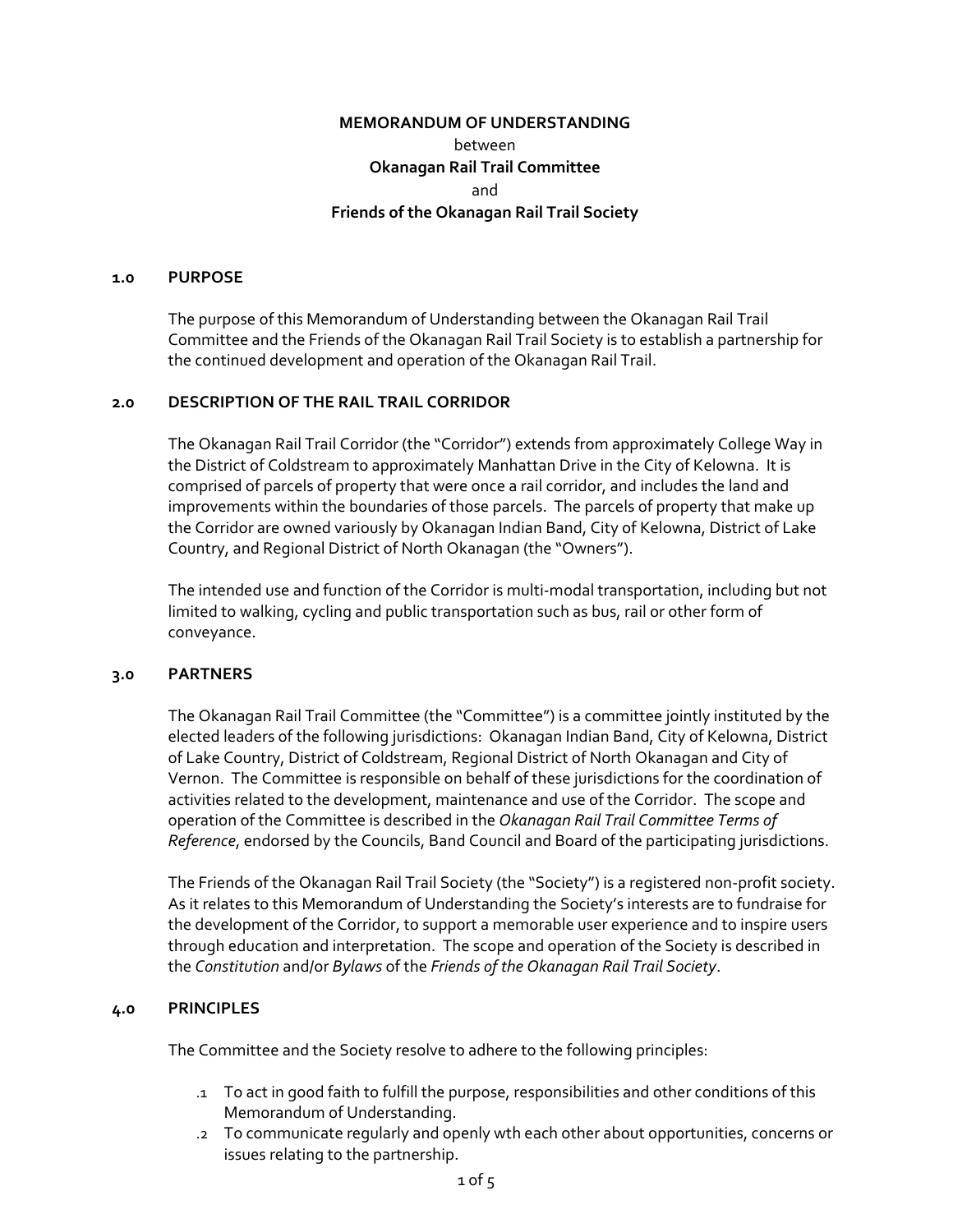- .3 To share information, experience, materials and skills to learn from each other.
- .4 To develop effective working practices and work collaboratively to identify solutions, eliminate duplication of effort, mitigate risk and reduct cost.
- .5 To ensure sufficient and appropriately qualified resources are available and deployed to fulfill the responsibilities set out in this Memorandum of Understanding.

## **5.0 RESPONSIBILITIES of the COMMITTEE**

The scope and operation of the Committee is described in the *Okanagan Rail Trail Committee Terms of Reference*, endorsed by the Councils, Band Council and Board of the participating jurisdictions.

As it relates to the relationship between the parties, the responsibilities of the Committee are to:

## General:

- .1 Acknowledge the Society as an "official non-profit partner" organization of the Okanagan Rail Trail.
- .2 Acknowledge the Society as the "principal non-profit fundraiser" for development of the Corridor.
- .3 Develop and maintain a good working relationship with the Society.
- .4 Identify those issues, projects and initiatives that involve the Owners and connect the Society and the Owner(s) accordingly.
- .5 Provide liability and insurance requirements to the Society.

#### Coordination and Communication:

- .6 Be the Society's primary point of contact with the Owner jurisdictions. Direct the Society to the appropriate individual Owner(s) for issues or responsibilities not belonging to the Committee.
- .7 Include the Society in meetings, correspondence and communications of the Committee on topics pertinent to the mandate and responsibilities of the Society.
- .8 Consult with the Society on plans, programs, policies, facilities, improvements and cost estimates for the Corridor that are pertinent to the scope and responsibilities of the Society.
- .9 Coordinate external messaging and refer queries and issues that are within the mandate of the Society to the Society.
- .10 Coordinate with the Society regarding the involvement of other groups or interests in the Corridor where that involvement overlaps with that of the Society.

#### Projects and Initiatives:

.11 Coordinate the development of plans, designs, policies, cost estimates and public consultation for Corridor projects and initiatives.

#### Fundraising and Finance:

- .12 Identify and schedule interjurisdictional projects and programs for implementation.
- .13 Coordinate and support Owner endorsement of funding for projects and programs.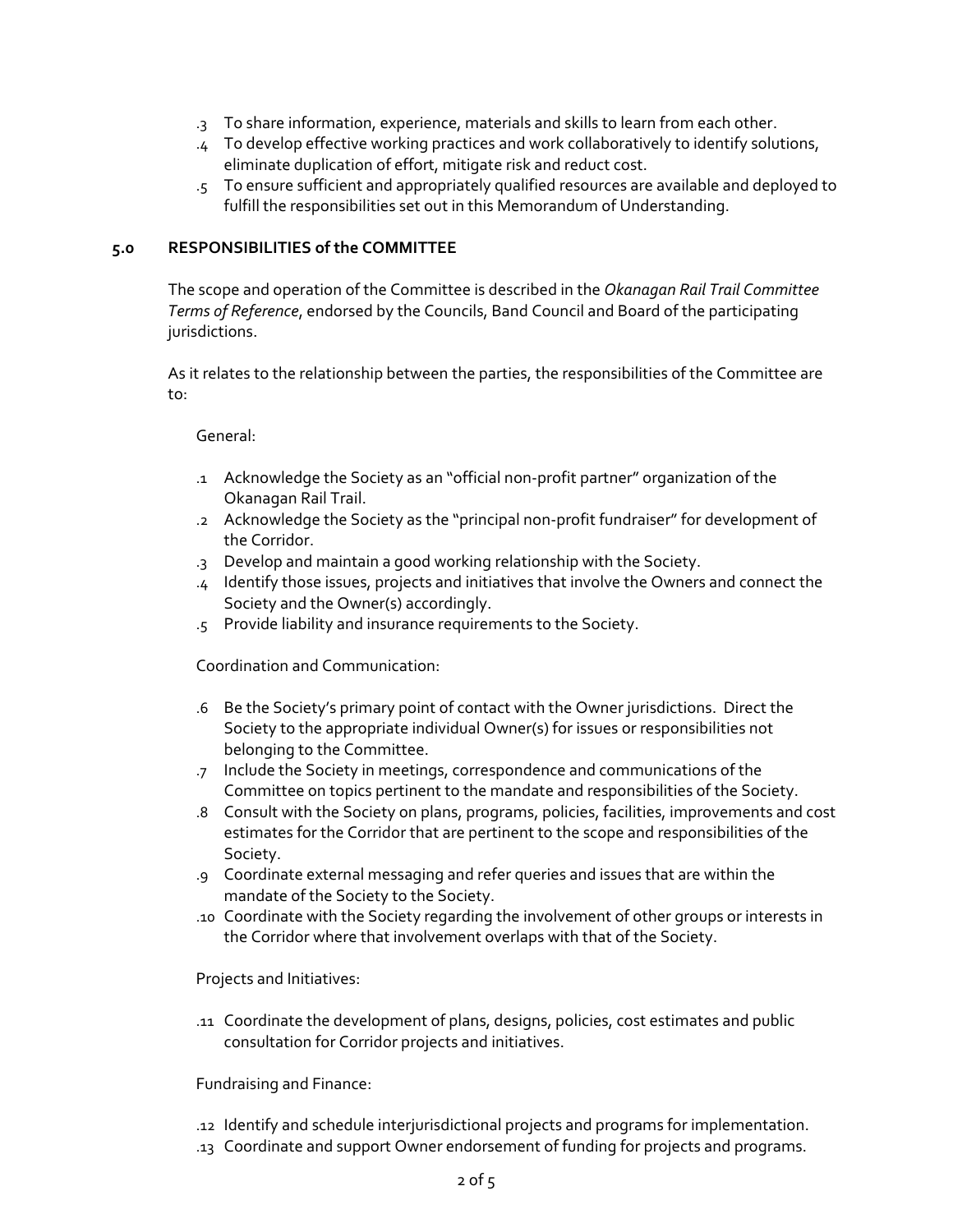- .14 Advise the Society of projects and programs for which the Owner(s) are seeking financial support from grants and external sources of funding.
- .15 Coordinate funding requests, grant applications and fundraising activities for projects with the Society and the pertinent Owners.
- .16 Coordinate memoranda of understanding or agreements between the Owner jurisdictions, the Society and registered non-profit societies for fundraising, financing and reporting as it relates to grants.

## **6.0 RESPONSIBILITIES of the SOCIETY**

The scope and operation of the Society is described in the *Constitution* of the Friends of the Okanagan Rail Trail Society.

As it relates to the relationship between the parties, the responsibilities of the Society are to:

General:

- .1 Acknowledge the Committee as the lead organization coordinating the interjurisdictional use, development and operation of the Corridor.
- .2 Acknowledge the Owners as the ultimate entities responsible for the planning, development and operation of the Corridor.
- .3 Develop and maintain a good working relationship with the Committee.
- .4 Procure and maintain insurance as described herein.

Coordination and Communication:

- .5 Include the Committee in meetings, correspondence and communications of the Society on topics pertinent to the mandate and responsibilities of the Committee.
- .6 Refer queries and issues regarding the mandate and responsibilities of the Committee to the Committee.
- .7 Coordinate external messaging and refer queries and issues that are within the mandate of the Committee or Owner to the Committee.
- .8 Provide input and feedback to the Committee on plans, programs, policies, facilities, improvements and cost estimates for the Corridor.
- .9 Treat as confidential, limiting communication to the Society executive, those issues and items of business identified by the Committee as confidential.

Stewardship:

.10 Develop and manage a trail stewardship and/or trail ambassador program.

Fundraising and Finance:

- .11 Raise funding for projects, programs and initiatives that enhance experience of the trail user and have been identified for implementation by the Committee
- .12 Work with the Committee and/or Owners in the preparation of funding requests and grant applications.
- .13 Enter in to memoranda of understanding or agreements with other registered nonprofit societies, as required for the fundraising and financing of projects and grants.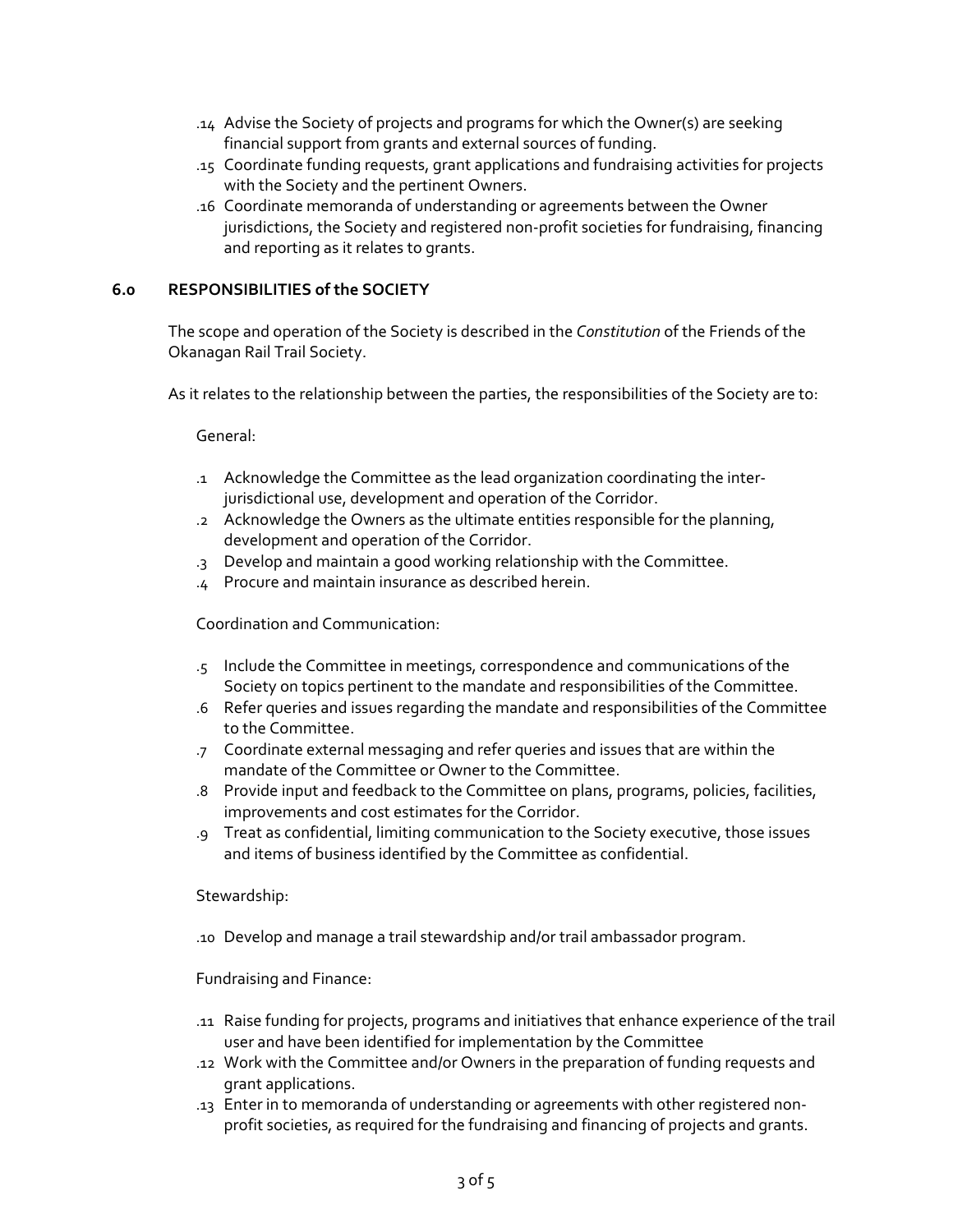Projects and Initiatives:

- .14 Submit proposals for projects and initiatives that fit with the intended use and plans for the Corridor to the Committee, for review, consideration and forwarding on to the Owner(s) where appropriate.
- .15 Provide feedback to the Committee on projects and programs being considered for implementation.

### **7.0 LIABILITY and INSURANCE**

The parties do not hold each other liable for mistakes, errors in judgement or omissions made in good faith.

Provide general liability insurance of not less than \$2,000,000 for each occurrence or incident that covers the Society, its members and volunteers from bodily injury, death and destruction of property. Name the Owners as additional insured under this coverage. As proof of insurance coverage, submit a certificate of insurance to the Owners for any new, revised or updated coverage.

#### **8.0 AMENDMENTS**

It is understood that amendments may need to be made to this Memorandum of Understanding. Provided proposed amendments are within the Terms of Reference of the Committee and the Constitution of the Society, amendments can be made to this Memorandum of Understanding subject to mutual agreement of the parties.

#### **9.0 DISPUTE RESOLUTION**

Should any dispute arise through any aspect of this relationship the parties will confer in good faith to promptly resolve any dispute. A dispute regarding a particular issue does not supersede the responsibility of each party to fulfill their responsibilities under this Memorandum of Understanding that are not directly related to the issue in dispute.

In the event that the parties are not able to resolve an issue or dispute between them, then the matter shall be mediated or arbitrated in an attempt to resolve any and all issues between the parties. The method of mediation or arbitration shall be determined by mutual discussion and agreement of the parties.

#### **10.0 TERM**

It is the intention of the parties to have an on-going relationship. The term of this Memorandum of Understanding shall begin on the effective date herein and expire at the end of the following calendar year. Subject to mutual agreement of the parties the term may be extended by one or more calendar years.

#### **11.0 TERMINATION / DISSOLUTION**

Participation in this Memorandum of Understanding is voluntary. Either party may suspend or terminate its involvement in this Memorandum of Understanding at any time subject to